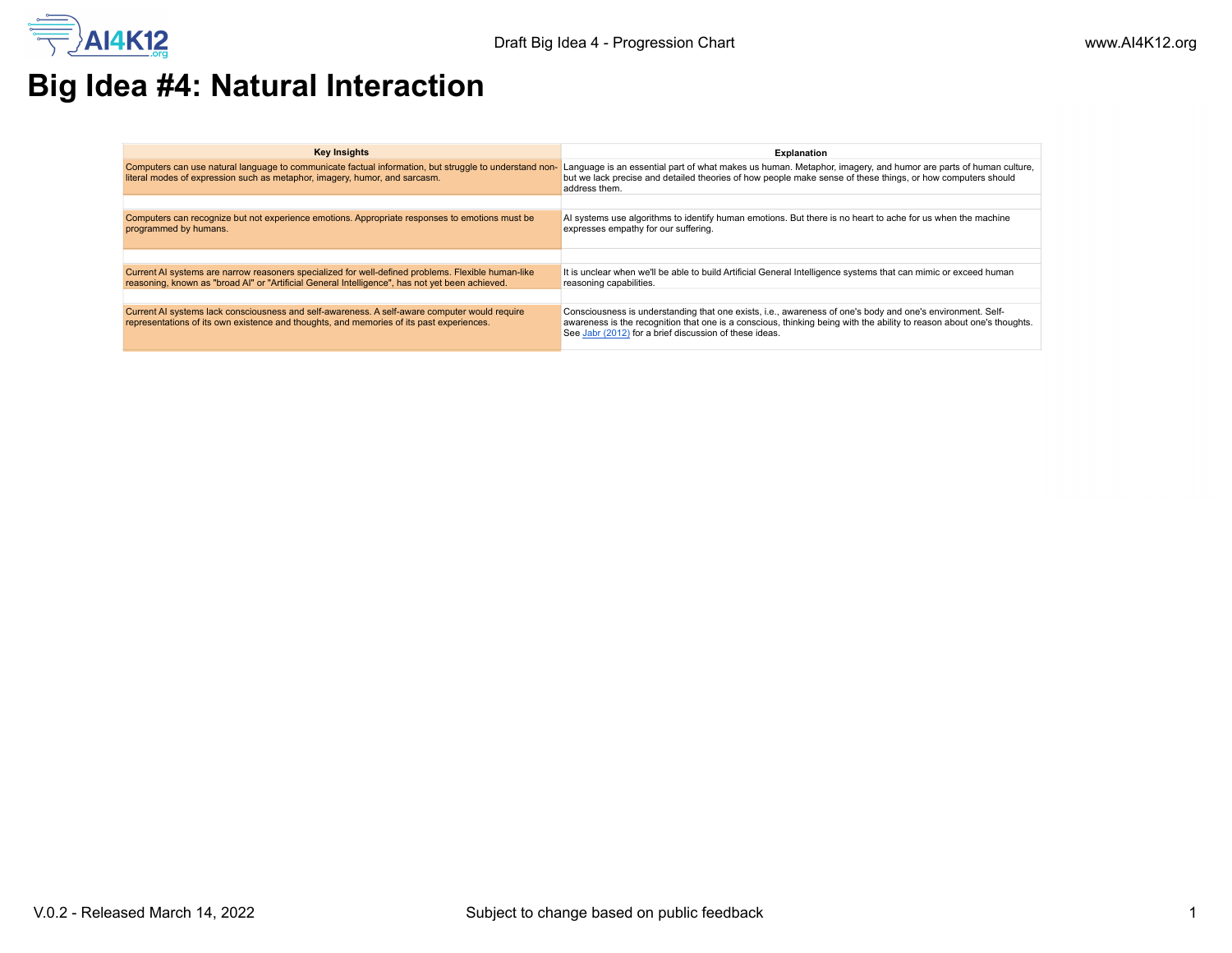

| Big Idea #4: Natural Interaction                               |                                                                                                                                                                                                                                                                                                                                                                                                                                                                                                                                                                                                                                                                                                                                                                                                | LO = Learning Objective: What students should be able to do.<br>Intelligent agents require many types of<br>EU = Enduring Understanding: What students should know.<br>knowledge to interact naturally with<br>Unpacked descriptions are included when necessary to illustrate the LO or EU<br>humans.                                                                                                                                                                                                                                                                                                                                                                                                                                                                                                                                                                                                                                                                                                                                                                                          |                                                                                                                                                                                                                                                                                                                                                                                                                                                                                                                                                                                                                                                                                                                                                                                                                                                                                                                                                                                                                                                                                                                                                                                                                                                                                                                                                                                                                                                                                                                  |                                                                                                                                                                                                                                                                                                                                                                                                                                                                                          |
|----------------------------------------------------------------|------------------------------------------------------------------------------------------------------------------------------------------------------------------------------------------------------------------------------------------------------------------------------------------------------------------------------------------------------------------------------------------------------------------------------------------------------------------------------------------------------------------------------------------------------------------------------------------------------------------------------------------------------------------------------------------------------------------------------------------------------------------------------------------------|-------------------------------------------------------------------------------------------------------------------------------------------------------------------------------------------------------------------------------------------------------------------------------------------------------------------------------------------------------------------------------------------------------------------------------------------------------------------------------------------------------------------------------------------------------------------------------------------------------------------------------------------------------------------------------------------------------------------------------------------------------------------------------------------------------------------------------------------------------------------------------------------------------------------------------------------------------------------------------------------------------------------------------------------------------------------------------------------------|------------------------------------------------------------------------------------------------------------------------------------------------------------------------------------------------------------------------------------------------------------------------------------------------------------------------------------------------------------------------------------------------------------------------------------------------------------------------------------------------------------------------------------------------------------------------------------------------------------------------------------------------------------------------------------------------------------------------------------------------------------------------------------------------------------------------------------------------------------------------------------------------------------------------------------------------------------------------------------------------------------------------------------------------------------------------------------------------------------------------------------------------------------------------------------------------------------------------------------------------------------------------------------------------------------------------------------------------------------------------------------------------------------------------------------------------------------------------------------------------------------------|------------------------------------------------------------------------------------------------------------------------------------------------------------------------------------------------------------------------------------------------------------------------------------------------------------------------------------------------------------------------------------------------------------------------------------------------------------------------------------------|
| Concept                                                        | $K-2$                                                                                                                                                                                                                                                                                                                                                                                                                                                                                                                                                                                                                                                                                                                                                                                          | $3-5$                                                                                                                                                                                                                                                                                                                                                                                                                                                                                                                                                                                                                                                                                                                                                                                                                                                                                                                                                                                                                                                                                           | $6-8$                                                                                                                                                                                                                                                                                                                                                                                                                                                                                                                                                                                                                                                                                                                                                                                                                                                                                                                                                                                                                                                                                                                                                                                                                                                                                                                                                                                                                                                                                                            | $9 - 12$                                                                                                                                                                                                                                                                                                                                                                                                                                                                                 |
| <b>Natural Language</b><br>(Structure of<br>language)<br>4-A-i | language through tasks such as (a) generating<br>plausible and implausible novel words, or (b)<br>reordering the words in a scrambled sentence<br>so that it makes sense.<br>EU: Human languages have rules for how<br>words and sentences are constructed, and<br>computers can use these rules to help them<br>figure out what people are saying.<br><b>Unpacked:</b> A plausible novel word is "flurg";<br>an implausible one is "fnurg" because English<br>doesn't allow words to begin with "fn". Turning<br>to word order, the words "ate pancakes John"<br>only make sense in the order "John ate<br>pancakes".<br>Activity: Use this SpeechDemo to see how<br>Google responds to "I ordered a large flurg<br>with whipped cream." vs. "I ordered a large<br>fnurg with whipped cream." | LO: Demonstrate knowledge of the structure of LO: Demonstrate that human language is infinite by<br>showing how any sentence can be repeatedly extended<br>to form a more complex sentence.<br>EU: Human language can express an infinite number of<br>ideas and form an infinite number of sentences. This<br>property makes it impossible to pre-program a computer<br>with a response to every sentence. Thus, to understand<br>a new sentence a computer must recognize how the<br>words combine into phrases and clauses to<br>communicate complex ideas.<br><b>Unpacked:</b> Sentences can be lengthened by adding<br>new phrases or clauses, with no limit. Repeatedly<br>extending a sentence will yield something like, "John<br>said that Mary knew that Peter saw that Lisa gave<br>Megan the book about hamsters from outer space that<br>Harry recommended."<br><b>Activity:</b> Have the class take turns extending a sentence<br>until it is exceptionally long. Then run it through the<br>Berkeley Neural Parser to see if it can correctly<br>recognize the phrase structure. | LO: Demonstrate a computer's grasp of grammar by<br>using a parser program to display the syntactic<br>structure of a sentence, and explain what the nodes<br>represent.<br>EU: Parse trees are a way of representing the<br>syntactic structure of a sentence, showing the<br>relationships between words. Computers can use<br>syntax trees to both analyze and generate sentences.<br><b>Unpacked:</b> The grammatical structure of a sentence<br>is key to understanding its meaning. For example, if<br>the task is question answering, then we need to<br>understand the meaning of the question to perform<br>the appropriate query. If the task is to get a robot to<br>do something, the robot must understand what is<br>being requested.<br>Parsers produce syntax trees whose nonterminal<br>nodes are grammatical categories such as NP (Noun<br>Phrase), VP (Verb Phrase), and PP (Prepositional<br>Phrase).<br>"Put the cup on the saucer" vs. "put the saucer on<br>the cup" illustrates the importance of syntax. Both<br>sentences contain the same words, but the words<br>have different syntactic relationships. That's why<br>changing the word order changes the meaning. In<br>addition, "cup" can be either a noun or a verb, but in<br>this context the syntax indicates it's being used as a<br>noun.<br><b>Resource:</b> The Berkeley Neural Parser demonstrates<br>both POS (part of speech) tagging and parse tree<br>generation. The tags come from the Penn Treebank<br>project. | LO: Identify portions of a text that would be difficult for a<br>computer to understand, and explain why.<br>EU: Computers have difficulty understanding text that<br>makes use of metaphor, imagery, hyperbole, sarcasm, or<br>humor, or word play.<br><b>Unpacked:</b> Currently, we don't have satisfactory formal<br>explanations of metaphor, imagery, hyperbole, sarcasm,<br>humor, or word play. This is the focus of current AI,<br>linguistics, and cognitive science research. |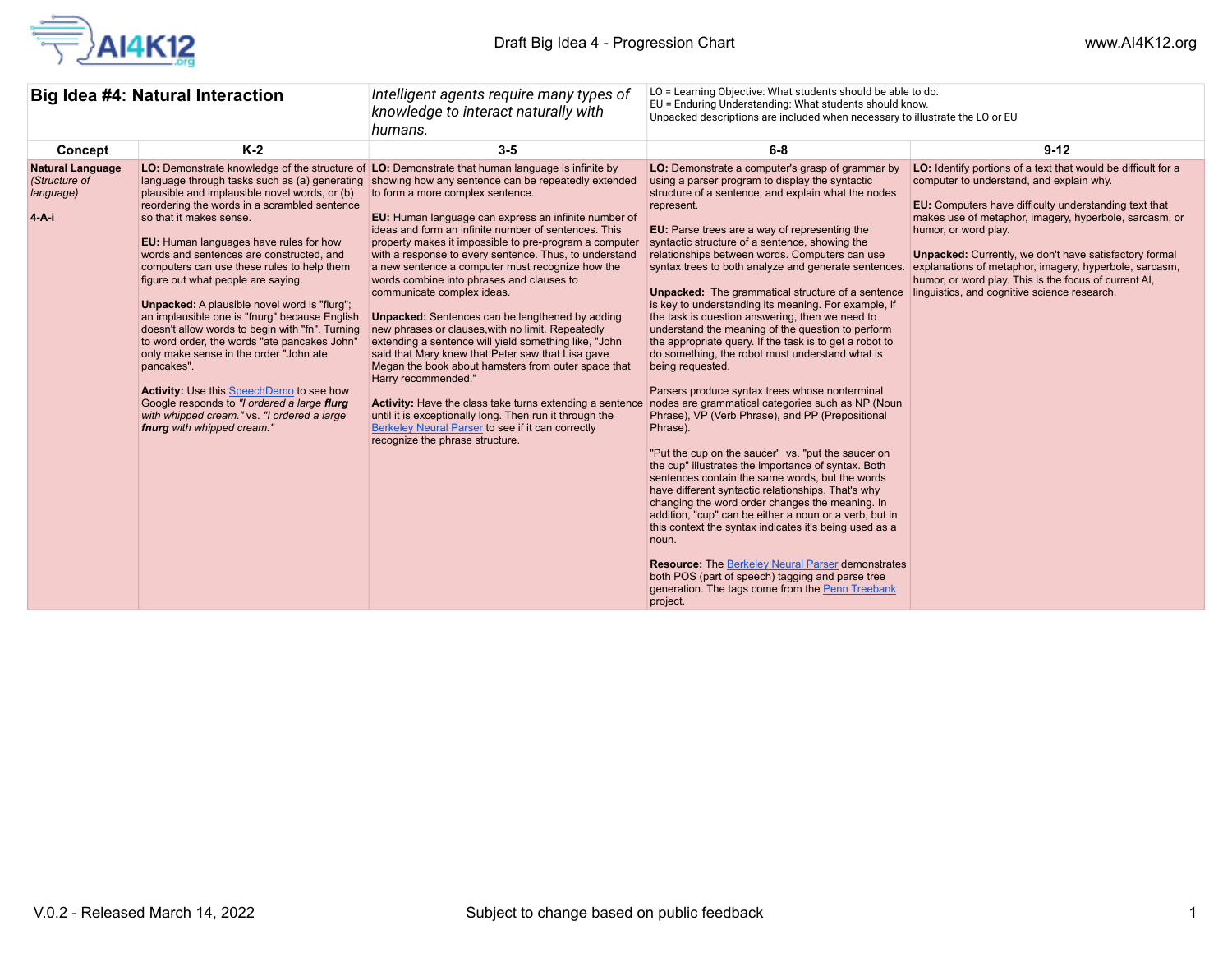

| Big Idea #4: Natural Interaction                                |                                                                                                                                                                                                                                                                                                                                                                                                                                                                                                                                                                                               | Intelligent agents require many types of<br>knowledge to interact naturally with<br>humans.                                                                                                                                                                                                                                                                                                                                                                                                                                                                                                                                                                                                                                                                                                                                                                                                                                                                                                                                                 | LO = Learning Objective: What students should be able to do.<br>EU = Enduring Understanding: What students should know.<br>Unpacked descriptions are included when necessary to illustrate the LO or EU                                                                                                                                                                                                                                                                                                                                                                                                                                                                                                                                                                                                                                                                                                                                                                                                                                                                                                                                                                                  |                                                                                                                                                                                                                                                                                                                                                                                                                                                                                                                                                                                                                                                                                                                                                                                                                                                                                                                                                                                                                                                                                                                                                                                                                                                                                                                                                                                           |
|-----------------------------------------------------------------|-----------------------------------------------------------------------------------------------------------------------------------------------------------------------------------------------------------------------------------------------------------------------------------------------------------------------------------------------------------------------------------------------------------------------------------------------------------------------------------------------------------------------------------------------------------------------------------------------|---------------------------------------------------------------------------------------------------------------------------------------------------------------------------------------------------------------------------------------------------------------------------------------------------------------------------------------------------------------------------------------------------------------------------------------------------------------------------------------------------------------------------------------------------------------------------------------------------------------------------------------------------------------------------------------------------------------------------------------------------------------------------------------------------------------------------------------------------------------------------------------------------------------------------------------------------------------------------------------------------------------------------------------------|------------------------------------------------------------------------------------------------------------------------------------------------------------------------------------------------------------------------------------------------------------------------------------------------------------------------------------------------------------------------------------------------------------------------------------------------------------------------------------------------------------------------------------------------------------------------------------------------------------------------------------------------------------------------------------------------------------------------------------------------------------------------------------------------------------------------------------------------------------------------------------------------------------------------------------------------------------------------------------------------------------------------------------------------------------------------------------------------------------------------------------------------------------------------------------------|-------------------------------------------------------------------------------------------------------------------------------------------------------------------------------------------------------------------------------------------------------------------------------------------------------------------------------------------------------------------------------------------------------------------------------------------------------------------------------------------------------------------------------------------------------------------------------------------------------------------------------------------------------------------------------------------------------------------------------------------------------------------------------------------------------------------------------------------------------------------------------------------------------------------------------------------------------------------------------------------------------------------------------------------------------------------------------------------------------------------------------------------------------------------------------------------------------------------------------------------------------------------------------------------------------------------------------------------------------------------------------------------|
| Concept                                                         | $K-2$                                                                                                                                                                                                                                                                                                                                                                                                                                                                                                                                                                                         | $3 - 5$                                                                                                                                                                                                                                                                                                                                                                                                                                                                                                                                                                                                                                                                                                                                                                                                                                                                                                                                                                                                                                     | $6 - 8$                                                                                                                                                                                                                                                                                                                                                                                                                                                                                                                                                                                                                                                                                                                                                                                                                                                                                                                                                                                                                                                                                                                                                                                  | $9 - 12$                                                                                                                                                                                                                                                                                                                                                                                                                                                                                                                                                                                                                                                                                                                                                                                                                                                                                                                                                                                                                                                                                                                                                                                                                                                                                                                                                                                  |
| <b>Natural Language</b><br>(Ambiguity of<br>language)<br>4-A-ii | LO: Illustrate the ambiguity of language by<br>giving examples of homophones and<br>homonyms and showing how the correct word<br>can be determined using context.<br>EU: Different words may sound the same, but<br>people and computers can use the<br>surrounding words to determine the correct<br>one.<br><b>Unpacked:</b> homonyms (e.g., "bear" can be<br>either a noun or a verb) and homophones<br>(bear/bare, there/their/they're, or which/witch).<br>This is called lexical ambiguity<br><b>Activity:</b> Use this SpeechDemo to see<br>alternative interpretations of homophones. | LO: Illustrate how understanding a sentence could be<br>challenging for a computer by giving sentences where a<br>pronoun could refer to either of two nouns.<br>EU: Sentences can have multiple meanings depending<br>on which noun a pronoun is thought to be referencing.<br>People and (to a lesser extent) computers can use<br>context and world knowledge to select the most likely<br>meaning.<br><b>Unpacked:</b> An example of reference ambiguity is "John<br>handed Pedro his cellphone", because "his" could refer<br>either to John or to Pedro. Often world knowledge can<br>resolve this type of ambiguity, as in this example: "The<br>trophy would not fit in the suitcase because it was too<br>large/small." The choice of "large" vs. "small" changes<br>our decision about what "it" refers to. Reference<br>ambiquity is an issue of semantics (meaning). The parse<br>tree (grammar) is the same for both sentences, but the<br>meanings are different. Compare this with attachment<br>ambiquity discussed in 6-8. | LO: Illustrate how understanding a sentence could be<br>challenging for a computer by giving sentences where<br>a prepositional phrase could attach in either of two<br>paces, and show how this ambiguity can sometimes<br>be resolved based on meaning.<br><b>EU:</b> Language is often ambiguous, but some possible<br>meanings can be ruled out if they don't make sense.<br>Computers are not yet as good as people at using<br>context and world knowledge to make these<br>judgments.<br><b>Unpacked:</b> "John saw the man with the telescope" is<br>ambiquous because it's unclear who had the<br>telescope. But "John saw the man with the violin" is<br>unambiguous. Attachment ambiguity is an example of<br>syntactic ambiquity because the parse trees are<br>different: "with the telescope" could attach to either<br>"John" or "the man". Semantic knowledge (meaning)<br>can help humans choose the most plausible parse.<br>Compare this with reference ambiquity discussed in<br>$3 - 5$ .<br>Activity: Create ambiguious sentences and run it<br>through the Berkeley Neural Parser to see if it can<br>attach the the prepositional phrase to the correct<br>word. | LO: Illustrate how understanding a sentence could be<br>challenging for a computer by describing multiple senses of<br>a given word.<br>EU: A single word can have multiple senses. People use<br>context and world knowledge to determine the correct<br>sense, but computers don't typically represent meaning with<br>this degree of subtlety.<br><b>Unpacked:</b> Multiple senses is called "polysemy". For<br>example, "book" can refer either to a commercial product<br>("the book was a bestseller"), a collection of words ("the<br>book's language is appropriate for middle school students").<br>or a physical instantiation of the text ("the book was heavy in<br>my backpack"). Similarly, "class" can refer either to an<br>academic course ("a math class"), a specific instance<br>("Tuesday morning math class at Riverdale High"), or the<br>persons attending it ("the teacher addressed the class").<br>Compare this with lexical ambiguity due to homonyms and<br>homophones discussed in K-2. Modern AI systems using<br>neural nets and huge training sets take a statistical<br>approach to resolving word sense ambiguity, but statistics<br>alone aren't as powerful as humans' common sense.<br><b>Activity:</b> Use Google Translate to explore how computers<br>resolve multiple senses of a word when selecting<br>appropriate words for the translation. |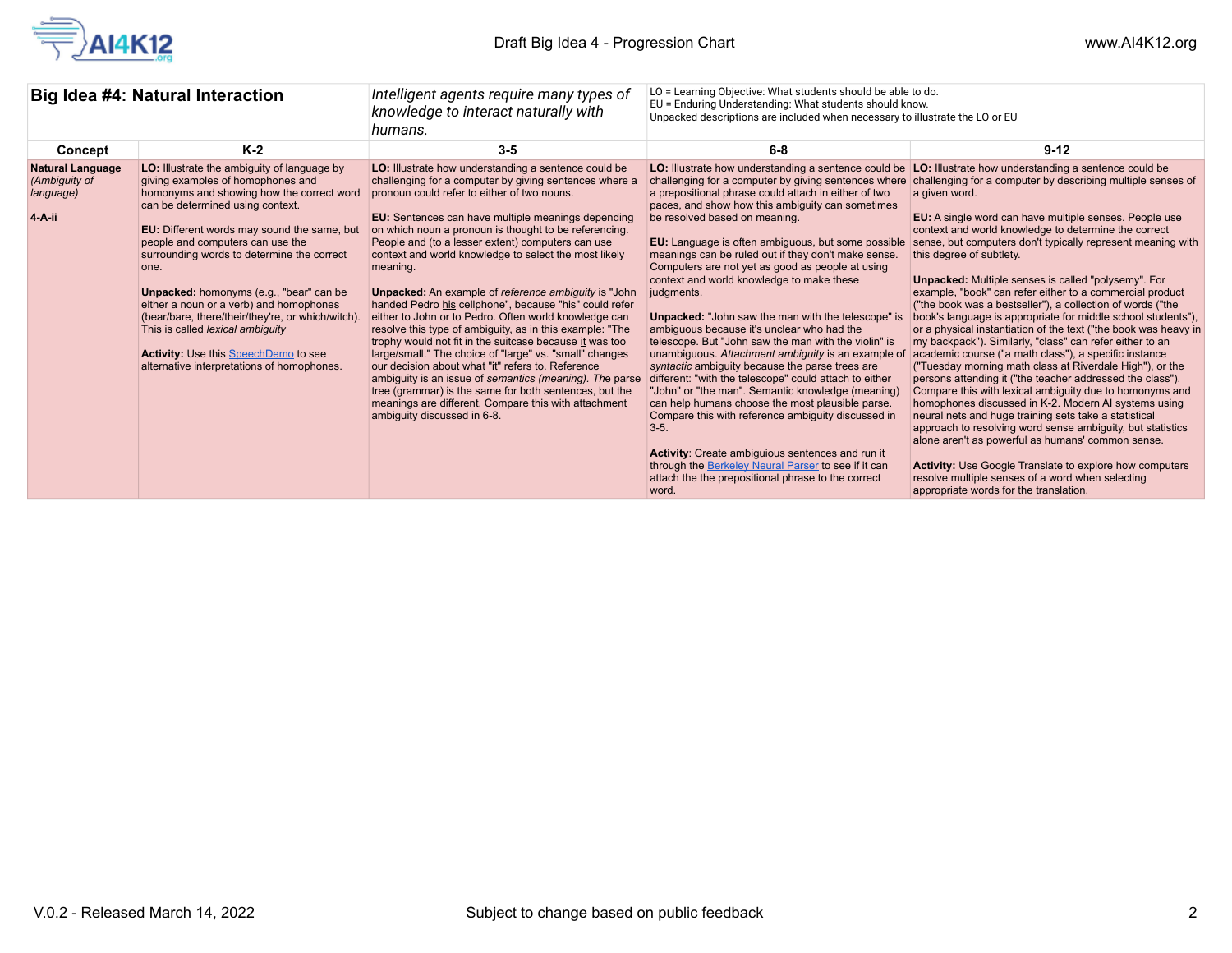

| Big Idea #4: Natural Interaction                                |                                                                                                                                                                                                                                                                                                                                                                                                                                                                                                                                                                                                                                                                                                                                                                                                                                                                                                                                                                                                                                                                                                                                       | LO = Learning Objective: What students should be able to do.<br>Intelligent agents require many types of<br>EU = Enduring Understanding: What students should know.<br>knowledge to interact naturally with<br>Unpacked descriptions are included when necessary to illustrate the LO or EU<br>humans.                                                                                                                                                                                                                            |                                                                                                                                                                                                                                                                                                                                                                                                                                                                                                                                                                                                                                                                                                                                                                                                                                                                                                                                                                                                                                                                                                                                                                    |                                                                                                                                                                                                                                                                                                                                                                                                                                                                                                                                                                                                                                                                                                                                                                                                                                                                                                                                                                                                                                                                                                                                                                                                                                                                                                                                                                                                                                                                        |
|-----------------------------------------------------------------|---------------------------------------------------------------------------------------------------------------------------------------------------------------------------------------------------------------------------------------------------------------------------------------------------------------------------------------------------------------------------------------------------------------------------------------------------------------------------------------------------------------------------------------------------------------------------------------------------------------------------------------------------------------------------------------------------------------------------------------------------------------------------------------------------------------------------------------------------------------------------------------------------------------------------------------------------------------------------------------------------------------------------------------------------------------------------------------------------------------------------------------|-----------------------------------------------------------------------------------------------------------------------------------------------------------------------------------------------------------------------------------------------------------------------------------------------------------------------------------------------------------------------------------------------------------------------------------------------------------------------------------------------------------------------------------|--------------------------------------------------------------------------------------------------------------------------------------------------------------------------------------------------------------------------------------------------------------------------------------------------------------------------------------------------------------------------------------------------------------------------------------------------------------------------------------------------------------------------------------------------------------------------------------------------------------------------------------------------------------------------------------------------------------------------------------------------------------------------------------------------------------------------------------------------------------------------------------------------------------------------------------------------------------------------------------------------------------------------------------------------------------------------------------------------------------------------------------------------------------------|------------------------------------------------------------------------------------------------------------------------------------------------------------------------------------------------------------------------------------------------------------------------------------------------------------------------------------------------------------------------------------------------------------------------------------------------------------------------------------------------------------------------------------------------------------------------------------------------------------------------------------------------------------------------------------------------------------------------------------------------------------------------------------------------------------------------------------------------------------------------------------------------------------------------------------------------------------------------------------------------------------------------------------------------------------------------------------------------------------------------------------------------------------------------------------------------------------------------------------------------------------------------------------------------------------------------------------------------------------------------------------------------------------------------------------------------------------------------|
| Concept                                                         | $K-2$                                                                                                                                                                                                                                                                                                                                                                                                                                                                                                                                                                                                                                                                                                                                                                                                                                                                                                                                                                                                                                                                                                                                 | $3 - 5$                                                                                                                                                                                                                                                                                                                                                                                                                                                                                                                           | $6 - 8$                                                                                                                                                                                                                                                                                                                                                                                                                                                                                                                                                                                                                                                                                                                                                                                                                                                                                                                                                                                                                                                                                                                                                            | $9 - 12$                                                                                                                                                                                                                                                                                                                                                                                                                                                                                                                                                                                                                                                                                                                                                                                                                                                                                                                                                                                                                                                                                                                                                                                                                                                                                                                                                                                                                                                               |
| <b>Natural Language</b><br>(Reasoning about<br>text)<br>4-A-iii | LO: Demonstrate how a computer can<br>produce different forms of a verb, such as<br>present or past tense.<br>EU: In order for a computer to speak naturally<br>with humans it must be able to understand<br>how words are constructed and put words in<br>the proper form.<br><b>Unpacked:</b> Verbs can take different forms in<br>first, second, and third person, singular or<br>plural, and present or past tense. For a<br>computer to respond correctly to the question<br>"When did dinosaurs live?" it should say<br>"Dinosaurs lived over 65 million years ago."<br><b>Activity 1:</b> List all the different forms a verb<br>can take, then check your results using this<br>online verb conjugator.<br><b>Activity 2:</b> This past tense converter is not<br>very good. Experiment to see where it<br>succeeds and where it fails.<br>Activity 3: Set up Google Translate for<br>English -> Spanish and enter a sentence like "I<br>walk to school". Then try different forms of the<br>sentence ("I walked", "I am walking", "I was<br>walking" "I had been walking", etc.) and<br>observe how the translation changes. | LO: Experiment with a speech to text system to see if it<br>resolves alternative word choices correctly based on<br>context.<br>EU: Speech recognition systems can use grammar and<br>context to resolve ambiguous words but they don't<br>always get it right.<br><b>Activity:</b> Use this SpeechDemo to see alternative<br>interpretations of "the dishes' size and weight were<br><i>impressive"</i> , or homophones such as "which/witch" in "l<br>couldn't tell which of the witches was the witch with the<br>broomstick." | LO: Illustrate how word embeddings can be used to<br>reason about the meaning of words.<br><b>EU:</b> Word embeddings represent words with similar<br>meanings as nearby points in a semantic feature<br>space, and allow us to reason about words by doing<br>arithmetic.<br><b>Unpacked:</b> An example of reasoning about word<br>with the others? Similarity of words can be measured<br>from the other words. Another example of reasoning<br>about meaning is analogy completion, e.g., "man is<br>to king as woman is to <i>gueen</i> ". This can be solved by<br>calculating the feature vector "king" - "man" +<br>"woman" and finding the word closest to the result.<br>The real benefit of word embeddings is that they are<br>used as inputs to transformer networks which perform<br>much more complex reasoning operations on text.<br>See 2-A-iv 6-8 For more on word embeddings and 2-<br>A-iv.9-12 for transformer networks.<br><b>Activity 1: Experiment with WordEmbeddingsDemo</b><br>to explore realistic word embeddings.<br>Activity 2: Use knowledge of word embeddings to<br>explain how the Semantris game works (Blocks)<br>activity). | LO: Demonstrate how a small context-free grammar can be<br>used to parse or generate simple sentences.<br><b>EU:</b> Context-free grammars describe how words are<br>combined into phrases and clauses, and can represent<br>much of the syntactic structure of natural language, but don't<br>handle things like subject-verb agreement well.<br><b>Unpacked:</b> An example of an agreement constraint is that<br>meanings is <b>outlier detection</b> , e.g., which word in the subjects and verbs must agree on number, e.g., "he says"<br>list "breakfast", "lunch", "banana", "dinner" does not fit   but "they say". Expressing this in a context-free grammar<br>would require separate rules for singular and plural subjects.<br>as distance in feature space; the outlier will be farther This gets cumbersome when sentences become more<br>complex, e.g., coordinating conjunctions may require<br>agreement on tense as well as number.<br>See 4-A-ii.6-8 for examples of syntactic ambiguity, which<br>leads to multiple syntactic parse trees that must be<br>disambiquated using semantic knowledge.<br>Even a simple grammar, if it's recursive, can generate an<br>infinite number of sentences; see 4-A-i.3-5.<br><b>Resource:</b> This Stanford Context Free Grammar tool can<br>be used to construct parse trees, generate sentences, and<br>verify the grammaticality of a sentence. See this reference<br>for creating a context free grammar. |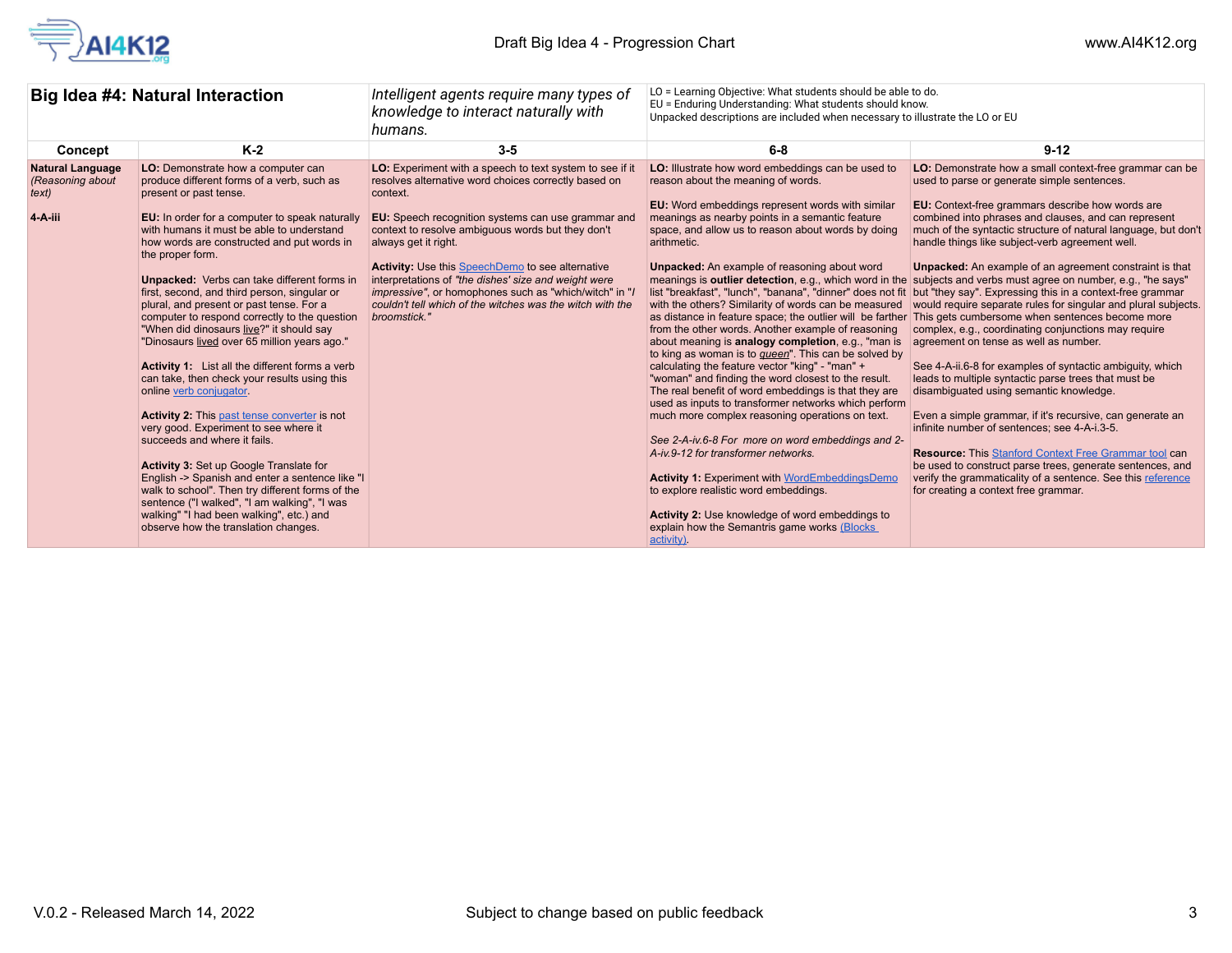

| Big Idea #4: Natural Interaction                    |                                                                                                                                                                                                                                                                                                                                                                                                                                                                                                                                                                                                                                                                                                                                                                                                                                                                                     | Intelligent agents require many types of<br>knowledge to interact naturally with<br>humans.                                                                                                                                                                                                                                                                                                                                                                                                                                                                                                                                                                                                                                                                                                                                                                                                                                                                                                                                                                                                                                                                                                                         | LO = Learning Objective: What students should be able to do.<br>EU = Enduring Understanding: What students should know.<br>Unpacked descriptions are included when necessary to illustrate the LO or EU                                                                                                                                                                                                                                                                                                                                                                                                                                                                                                                                                                                                                                                                                                                                                                                                                            |                                                                                                                                                                                                                                                                                                                                                                                                                                                                                                                                                                                                                                                                                                                                                                                                                                                                                                                                                                                                                                    |
|-----------------------------------------------------|-------------------------------------------------------------------------------------------------------------------------------------------------------------------------------------------------------------------------------------------------------------------------------------------------------------------------------------------------------------------------------------------------------------------------------------------------------------------------------------------------------------------------------------------------------------------------------------------------------------------------------------------------------------------------------------------------------------------------------------------------------------------------------------------------------------------------------------------------------------------------------------|---------------------------------------------------------------------------------------------------------------------------------------------------------------------------------------------------------------------------------------------------------------------------------------------------------------------------------------------------------------------------------------------------------------------------------------------------------------------------------------------------------------------------------------------------------------------------------------------------------------------------------------------------------------------------------------------------------------------------------------------------------------------------------------------------------------------------------------------------------------------------------------------------------------------------------------------------------------------------------------------------------------------------------------------------------------------------------------------------------------------------------------------------------------------------------------------------------------------|------------------------------------------------------------------------------------------------------------------------------------------------------------------------------------------------------------------------------------------------------------------------------------------------------------------------------------------------------------------------------------------------------------------------------------------------------------------------------------------------------------------------------------------------------------------------------------------------------------------------------------------------------------------------------------------------------------------------------------------------------------------------------------------------------------------------------------------------------------------------------------------------------------------------------------------------------------------------------------------------------------------------------------|------------------------------------------------------------------------------------------------------------------------------------------------------------------------------------------------------------------------------------------------------------------------------------------------------------------------------------------------------------------------------------------------------------------------------------------------------------------------------------------------------------------------------------------------------------------------------------------------------------------------------------------------------------------------------------------------------------------------------------------------------------------------------------------------------------------------------------------------------------------------------------------------------------------------------------------------------------------------------------------------------------------------------------|
| Concept                                             | $K-2$                                                                                                                                                                                                                                                                                                                                                                                                                                                                                                                                                                                                                                                                                                                                                                                                                                                                               | $3-5$                                                                                                                                                                                                                                                                                                                                                                                                                                                                                                                                                                                                                                                                                                                                                                                                                                                                                                                                                                                                                                                                                                                                                                                                               | $6-8$                                                                                                                                                                                                                                                                                                                                                                                                                                                                                                                                                                                                                                                                                                                                                                                                                                                                                                                                                                                                                              | $9 - 12$                                                                                                                                                                                                                                                                                                                                                                                                                                                                                                                                                                                                                                                                                                                                                                                                                                                                                                                                                                                                                           |
| <b>Natural Language</b><br>(Applications)<br>4-A-iv | LO: Demonstrate the kinds of tasks an<br>intelligent assistant can and cannot perform.<br><b>EU:</b> Intelligent assistants (e.g., Siri, Alexa) are<br>computers designed to respond to a limited set<br>of requests. They cannot engage in a<br>conversation like a human.<br><b>Unpacked:</b> Siri and Alexa can answer<br>questions, play music, set alarms, and make<br>lists. But intelligent agents are not people.<br>They have limited conversational abilities<br>despite their ability to recognize spoken<br>language. One reason is that they have trouble<br>maintaining context, i.e., remembering what<br>was said before to help them understand what<br>is being said now.<br><b>Activities:</b><br>Talk with an intelligent agent such as Alexa.<br>What are the kinds of things they can do well<br>or not so well? What are the limits of its<br>understanding? | LO: Demonstrate some types of questions that a search<br>engine or intelligent assistant can answer, and some<br>types that it cannot answer.<br><b>EU:</b> Search engines (e.g., Google) and intelligent<br>assistants (e.g., Siri, Alexa) have a collection of<br>specialized and general purpose modules they draw<br>upon to answer different types of questions.<br><b>Unpacked:</b> Examples of queries handled by specialized<br>modules include: definitions of words; unit conversions<br>(e.g., inches to millimeters, dollars to euros); current time<br>and weather anywhere in the world; biographical and<br>geographical facts (birth date of Abraham Lincoln, capital<br>of Belgium); store hours and driving directions; and<br>airline, train, and bus schedules. Current intelligent<br>agents do less well when asked to reason about<br>relationships between entities (e.g., is an alligator bigger<br>than an ostrich), or when asked to produce explanations<br>rather than simple facts (e.g., Why didn't Shakespeare<br>write about airplanes?). When no specialized module<br>can handle a query, search engines fall back on keyword<br>search, but the results are often unsatisfying. | LO: Describe some NLP (Natural Language<br>Processing) tasks computers can perform, and<br>explain how they work.<br><b>EU:</b> NLP (Natural Language Processing) tasks<br>include text summarization, text generation, sentimer<br>analysis, question answering, machine translation,<br>and conversational interaction.                                                                                                                                                                                                                                                                                                                                                                                                                                                                                                                                                                                                                                                                                                          | LO: Describe several approaches to Natural Language<br>Processing, ranging from simple to more sophisticated.<br><b>EU:</b> Simple NLP approaches include keyword matching,<br>dictionary lookup, and template matching, while newer,<br>more sophisticated but less transparent approaches use<br>deep neural networks and machine learning.<br><b>Unpacked:</b> Taking chatbots as an example, the simplest<br>approach looks for keywords in the user input to decide<br>what response to give. A slightly more sophisticated<br>approach uses templates to describe all the variations a<br>phrase might take rather than looking at single phrases.<br>More sophisticated chatbots use deep neural networks for<br>"intent recognition", which detects when the <i>meaning</i> of an<br>input matches a template, rather than looking for specific<br>words or phrases.<br><b>Activities:</b> Students should be able to describe when these<br>approaches might be helpful or not. Explain the limitations.                  |
|                                                     |                                                                                                                                                                                                                                                                                                                                                                                                                                                                                                                                                                                                                                                                                                                                                                                                                                                                                     |                                                                                                                                                                                                                                                                                                                                                                                                                                                                                                                                                                                                                                                                                                                                                                                                                                                                                                                                                                                                                                                                                                                                                                                                                     |                                                                                                                                                                                                                                                                                                                                                                                                                                                                                                                                                                                                                                                                                                                                                                                                                                                                                                                                                                                                                                    |                                                                                                                                                                                                                                                                                                                                                                                                                                                                                                                                                                                                                                                                                                                                                                                                                                                                                                                                                                                                                                    |
| Commonsense<br>Reasoning<br>4-B-i                   | LO: Give commonsense explanations of<br>human behavior or events that might be useful<br>for a robot to know.<br>EU: Choosing the most likely ending for a story<br>is an example of commonsense reasoning,<br>which requires knowledge about people and<br>things, and how they behave, that computers<br>may not have.<br>Activities: (1) Choose the most likely ending<br>to a story given a list of alternatives, and<br>explain your choice; (2) Explain why a<br>character in a story took a particular action; (3)<br>Suggest an appropriate action for a character<br>in a particular situation, and explain why it is<br>appropriate.                                                                                                                                                                                                                                      | LO: Explain what knowledge would be required for a<br>computer to understand a story.<br><b>EU:</b> Al has trouble understanding stories because it<br>doesn't have the knowledge that humans have about<br>everyday life.<br><b>Unpacked: "Everyday life" includes both cultural</b><br>knowledge (what is an umbrella for) and naive physics<br>(dropped objects will fall due to gravity).<br>Activity: Compose a story that may be hard for a<br>computer to understand, and explain what makes it hard.                                                                                                                                                                                                                                                                                                                                                                                                                                                                                                                                                                                                                                                                                                        | LO: Explain the knowledge a computer would need to<br>solve a naive physics reasoning problem.<br>EU: Computers can reason about physical<br>phenomena using naive physics inference rules,<br>which formalize our intuitive understanding of<br>concepts such as mass, volume, forces, and motion.<br>At present, computers are not very good at this.<br>Unpacked: Naive physics includes knowledge of<br>conservation laws. Pouring a large container of water<br>into a smaller container will cause an overflow<br>because small containers have less volume and the<br>amount of water doesn't change. By grades 6-8<br>students should have mastered conservation laws;<br>see this article on <b>Piaget</b> conservation tasks. Naive<br>physics also includes inference rules for reasoning<br>about forces, such as "When a heavy thing hits a light<br>thing, the light thing moves."<br>Activity: Propose a reasoning problem that requires<br>knowledge of naive physics to solve, and say what<br>that knowledge is. | LO: Explain the cultural and naive physics knowledge<br>required for a computer to correctly interpret a fable or<br>fairytale.<br>EU: For humans or computers to infer the meaning of a<br>story requires understanding of cultural knowledge, naive<br>physics, and folk psychology. This is still difficult for<br>computers.<br>Unpacked: Fables and fairy tales are challenging for<br>computers because they can incorporate cultural<br>knowledge, complex human motivations, imagery, humor,<br>and metaphor. Folk psychology refers to our everyday ability<br>to attribute mental states to other people, including their<br>beliefs, desires, and intentions.<br>Activity: Explain what knowledge is required to correctly<br>resolve the referent of the pronoun in a Winograd sentence.<br>An example Winograd sentence is "Anna did a lot<br>[better/worse] than Lucy on the test because she had<br>studied so hard." Here, the required knowledge is that more<br>studying for a test leads to better performance. |
|                                                     |                                                                                                                                                                                                                                                                                                                                                                                                                                                                                                                                                                                                                                                                                                                                                                                                                                                                                     |                                                                                                                                                                                                                                                                                                                                                                                                                                                                                                                                                                                                                                                                                                                                                                                                                                                                                                                                                                                                                                                                                                                                                                                                                     |                                                                                                                                                                                                                                                                                                                                                                                                                                                                                                                                                                                                                                                                                                                                                                                                                                                                                                                                                                                                                                    |                                                                                                                                                                                                                                                                                                                                                                                                                                                                                                                                                                                                                                                                                                                                                                                                                                                                                                                                                                                                                                    |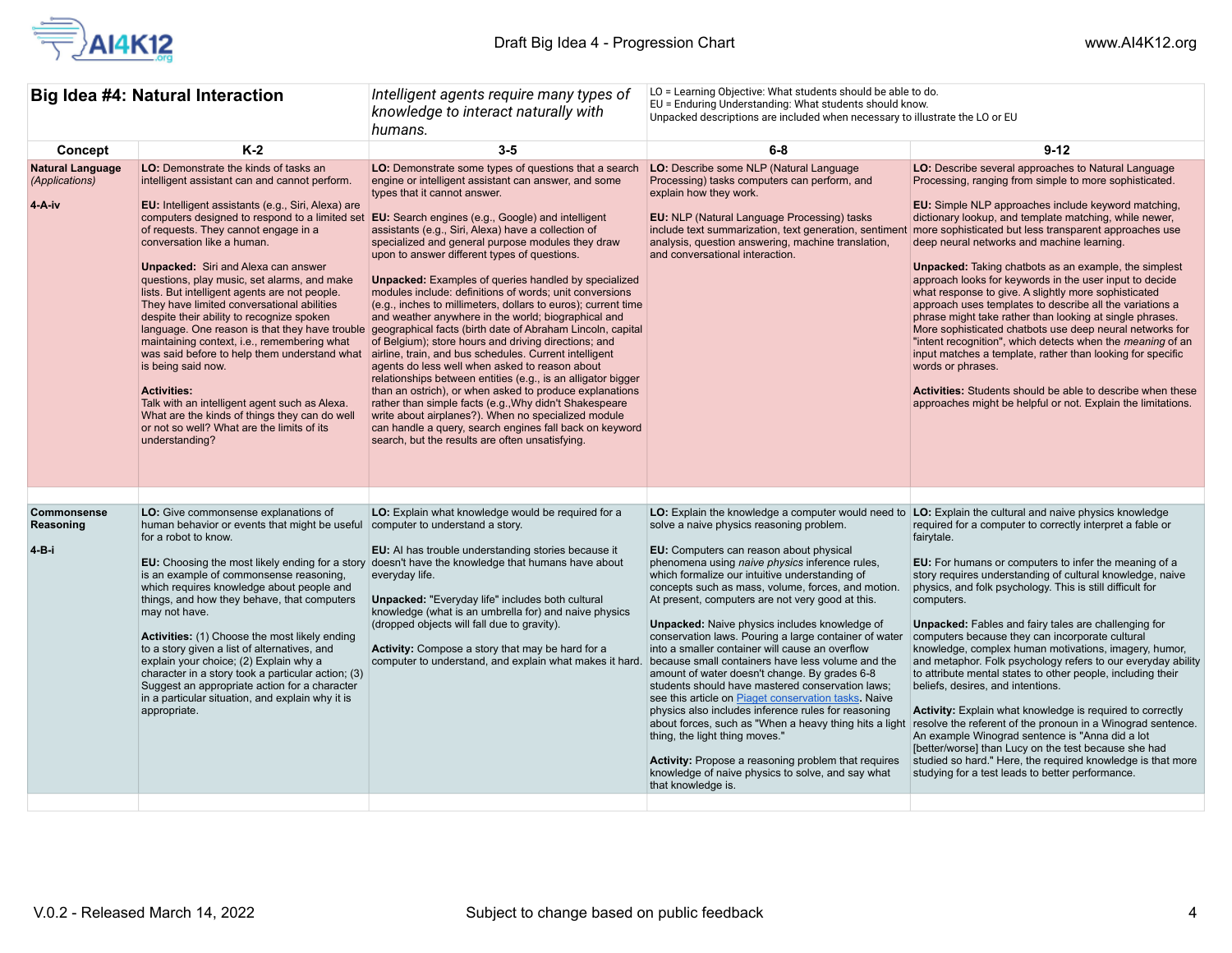

| Big Idea #4: Natural Interaction           |                                                                                                                                                                                                                                                                                                                                                                                                        | Intelligent agents require many types of<br>knowledge to interact naturally with<br>humans.                                                                                                                                                                                                                                                                                                                                                                                                                                                                                                                                                                                                      | LO = Learning Objective: What students should be able to do.<br>EU = Enduring Understanding: What students should know.<br>Unpacked descriptions are included when necessary to illustrate the LO or EU                                                                                                                                                                                                                                                                                                                                                                                                                                     |                                                                                                                                                                                                                                                                                                                                                                                                                                                                                                                                                                                                                                                                                                         |
|--------------------------------------------|--------------------------------------------------------------------------------------------------------------------------------------------------------------------------------------------------------------------------------------------------------------------------------------------------------------------------------------------------------------------------------------------------------|--------------------------------------------------------------------------------------------------------------------------------------------------------------------------------------------------------------------------------------------------------------------------------------------------------------------------------------------------------------------------------------------------------------------------------------------------------------------------------------------------------------------------------------------------------------------------------------------------------------------------------------------------------------------------------------------------|---------------------------------------------------------------------------------------------------------------------------------------------------------------------------------------------------------------------------------------------------------------------------------------------------------------------------------------------------------------------------------------------------------------------------------------------------------------------------------------------------------------------------------------------------------------------------------------------------------------------------------------------|---------------------------------------------------------------------------------------------------------------------------------------------------------------------------------------------------------------------------------------------------------------------------------------------------------------------------------------------------------------------------------------------------------------------------------------------------------------------------------------------------------------------------------------------------------------------------------------------------------------------------------------------------------------------------------------------------------|
| Concept                                    | $K-2$                                                                                                                                                                                                                                                                                                                                                                                                  | $3 - 5$                                                                                                                                                                                                                                                                                                                                                                                                                                                                                                                                                                                                                                                                                          | $6 - 8$                                                                                                                                                                                                                                                                                                                                                                                                                                                                                                                                                                                                                                     | $9 - 12$                                                                                                                                                                                                                                                                                                                                                                                                                                                                                                                                                                                                                                                                                                |
| Understanding<br><b>Emotion</b><br>$4-C-i$ | LO: Demonstrate how computers recognize<br>emotions in faces.<br>EU: Computers recognize emotions in faces<br>by looking at the shapes of the mouth, eyes,<br>and eyebrows.<br><b>Activity:</b> Use a face demo that recognizes<br>facial landmarks (e.g., eyebrows, eyes, and<br>mouth) to infer emotional state. The activity<br>can be introduced using icons to demonstrate<br>different emotions. | LO: Illustrate how computers can judge the emotional<br>tone of text.<br>EU: Computers can recognize positive and negative<br>statements about a topic using natural language<br>processing techniques known as "sentiment analysis".<br><b>Unpacked:</b> Sentiment analysis is used for a variety of<br>tasks, such as:<br>- Movie reviews: Analysing online movie reviews to get<br>insights from the audience about the movie.<br>- Restaurant reviews: analyzing reviews of restaurants<br>to measure customer satisfaction.<br>- News coverage: Analyzing news coverage of an<br>event, person, or company to assess media opinion.<br>- Social media analysis: analyzing the sentiments of | LO: Describe how computers use different types of<br>cues to recognize human emotional states.<br>EU: Computers can recognize human emotional<br>states by looking at facial expressions, gaze,<br>gestures, body language, tone of voice, and choice of<br>words.<br>Unpacked: For example, body language can indicate<br>engagement, hostility, anxiety, or boredom. Body<br>language includes such factors as how a person<br>holds their arms, how they position their feet, whether<br>they are leaning in or leaning back, and how they are<br>tilting their head. Computers can extract this pose<br>information from webcam images. | LO: Identify ways AI applications can modify their behavior<br>to respond to people's emotional states.<br>EU: Computers can respond appropriately to human<br>emotions by acknowledging what the human is feeling and<br>responding in a way that the human finds supportive and<br>socially appropriate.<br><b>Unpacked:</b> For example, AI-based tutoring systems monitor<br>student behavior to identify frustration, boredom, and<br>tiredness so they can adapt the instruction or prompt the<br>student to take a break. Automated customer service agents<br>that detect human emotions could adapt their responses<br>accordingly, e.g., by adjusting their speech rate and tone of<br>voice. |
|                                            |                                                                                                                                                                                                                                                                                                                                                                                                        | Facebook, Twitter, or Instagram posts to assess public<br>opinion about events, persons, or products.<br>Activities: Use appropriate AI services (e.g., Scratch<br>plugins) to create artifacts that demonstrate sentiment<br>analysis. Use a web-based sentiment analysis tool to<br>analyze the polarity of text that is marked subjective.                                                                                                                                                                                                                                                                                                                                                    |                                                                                                                                                                                                                                                                                                                                                                                                                                                                                                                                                                                                                                             | Activity: Given that computers can use AI to identify human<br>emotions, discuss how should they respond to people in a<br>way that we think is supportive and socially appropriate.                                                                                                                                                                                                                                                                                                                                                                                                                                                                                                                    |